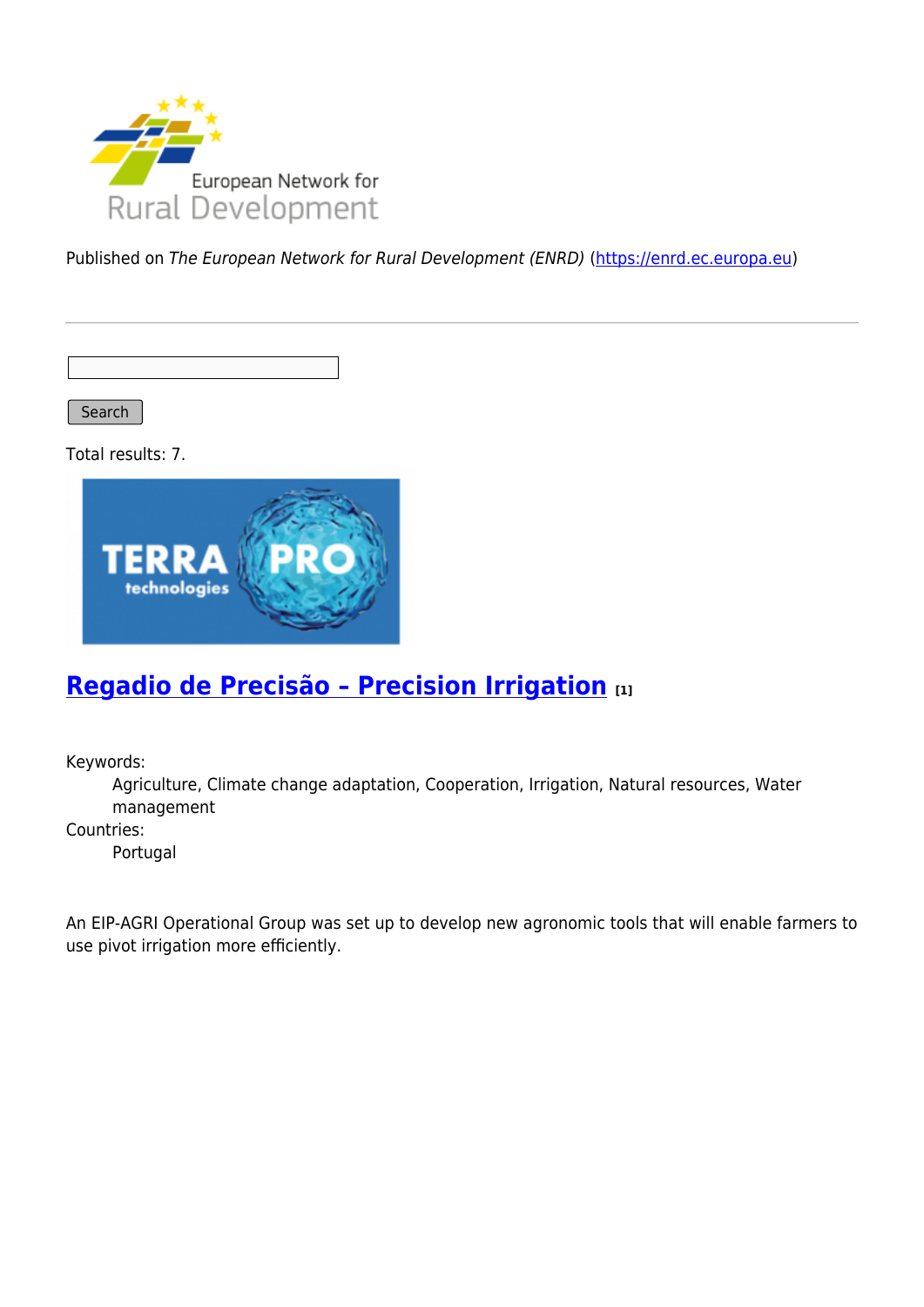

## **[Implementing organic agriculture in Sardinia](https://enrd.ec.europa.eu/projects-practice/implementing-organic-agriculture-sardinia_en) [2]**

Keywords:

Added value, Agriculture, Biodiversity, Competitiveness, Environmental sustainability, Family farming, GHG & ammonia emissions, Organic farming

Countries:

Italy

A Sardinian agricultural company applied for RDP support in order to maintain its organic agriculture production systems.



# **[Improving soil quality by using sustainable practices](https://enrd.ec.europa.eu/projects-practice/improving-soil-quality-using-sustainable-practices_en) [3]**

Keywords:

Agriculture, Biodiversity, Environmental sustainability, Renewable energy Countries:

Italy

A family farm invested in a biogas plant to produce renewable energy while also purchasing a new tomato harvester to improve the farm's overall income.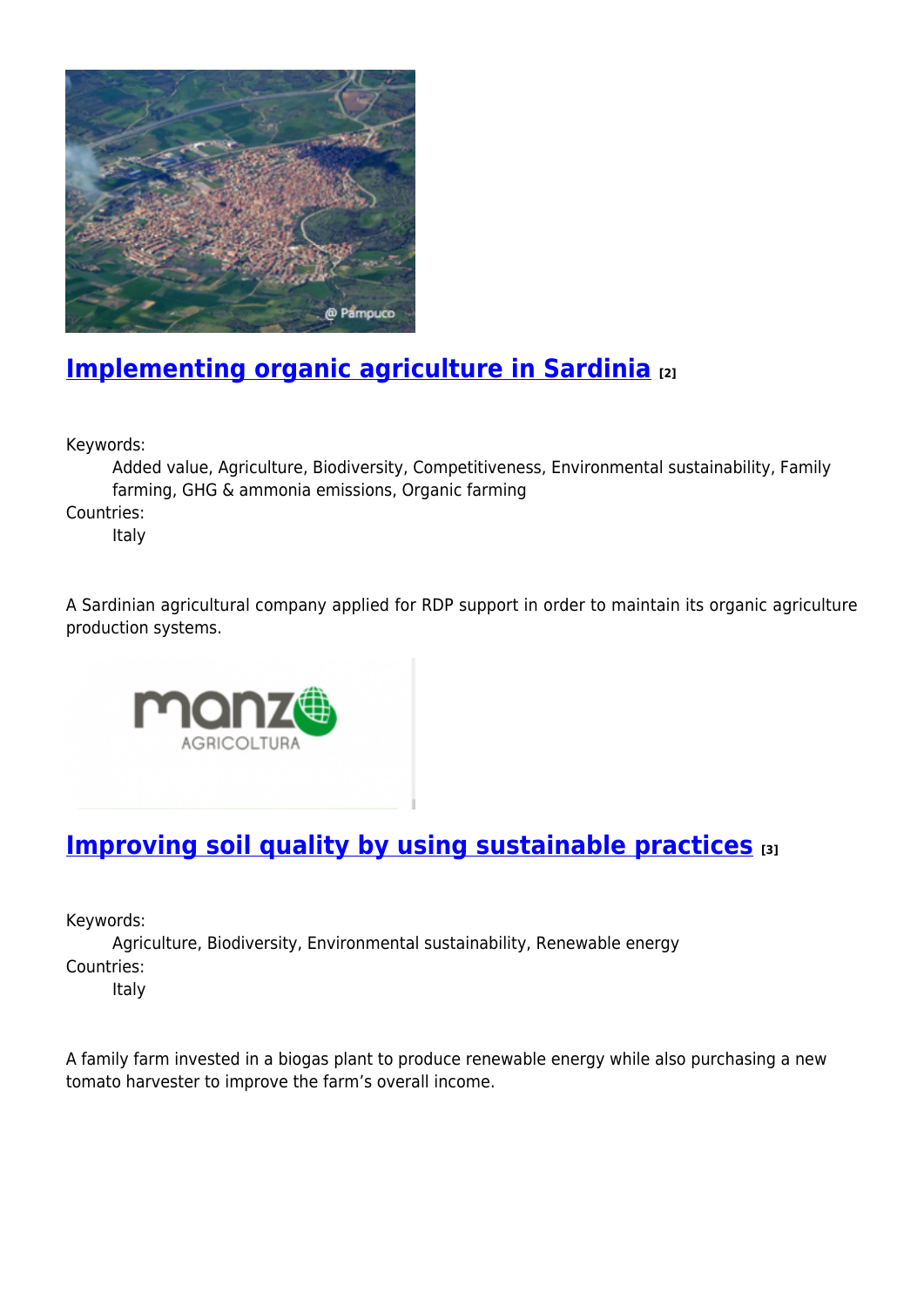

### **[BiodiverSO – rediscovering agricultural biodiversity](https://enrd.ec.europa.eu/projects-practice/biodiverso-rediscovering-agricultural-biodiversity_en) [4]**

Keywords:

Agriculture, Biodiversity, Environmental sustainability, Market development Countries:

Italy

Protecting and promoting traditional vegetables can lead to increased incomes for farmers and environmental benefits for society.



# **[Herdade do Esporão – Water use efficiency in quality grapes](https://enrd.ec.europa.eu/projects-practice/herdade-do-esporao-water-use-efficiency-quality-grapes-production_en) [production](https://enrd.ec.europa.eu/projects-practice/herdade-do-esporao-water-use-efficiency-quality-grapes-production_en) [5]**

Keywords:

Agriculture, Environmental protection, Irrigation, Organic farming, Water management Countries:

Portugal

A company that produces wine and olive oil developed a strategy to improve its water use efficiency and receives AECM support for its water-saving agricultural good practices.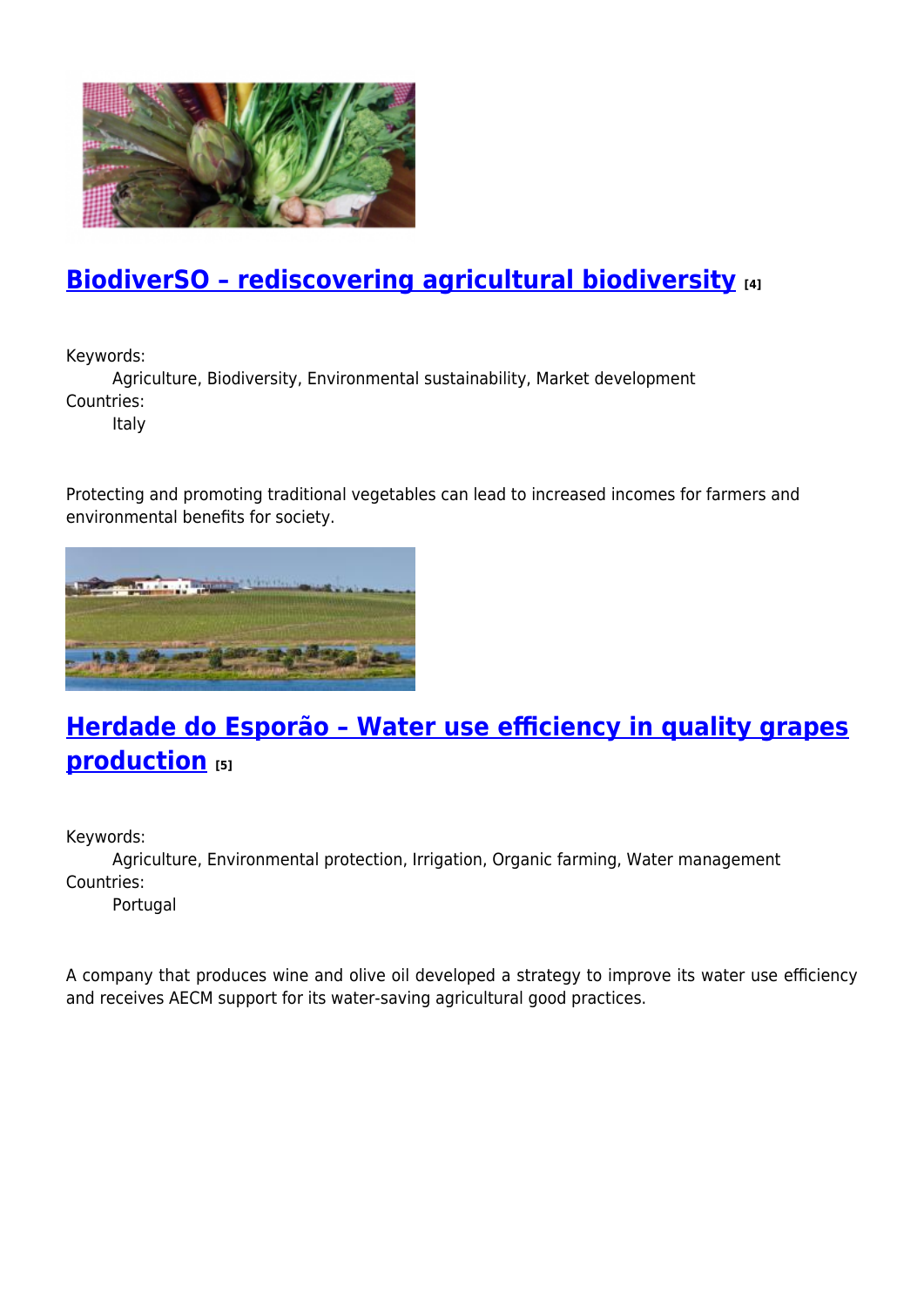

## **[IRRINATE - IRRIFRAME Sustainable irrigation management](https://enrd.ec.europa.eu/projects-practice/irrinate-irriframe-sustainable-irrigation-management-0_en) [6]**

Keywords:

Agriculture, Irrigation, Water management Countries:

Italy

IRRIFRAME is an expert system for irrigation backed by the results of more than 50 years of research on plant/water relations and sustainable irrigation management.



#### **[BIONET – Preserving Biodiversity in Veneto](https://enrd.ec.europa.eu/projects-practice/bionet-%E2%80%93-preserving-biodiversity-veneto_en) [7]**

Keywords: Biodiversity, Cooperation, Information & promotion activities Countries:

Italy

**In the region of Veneto a network of actors cooperated to preserve biodiversity and to provide targeted support to farmers engaged in this task.**